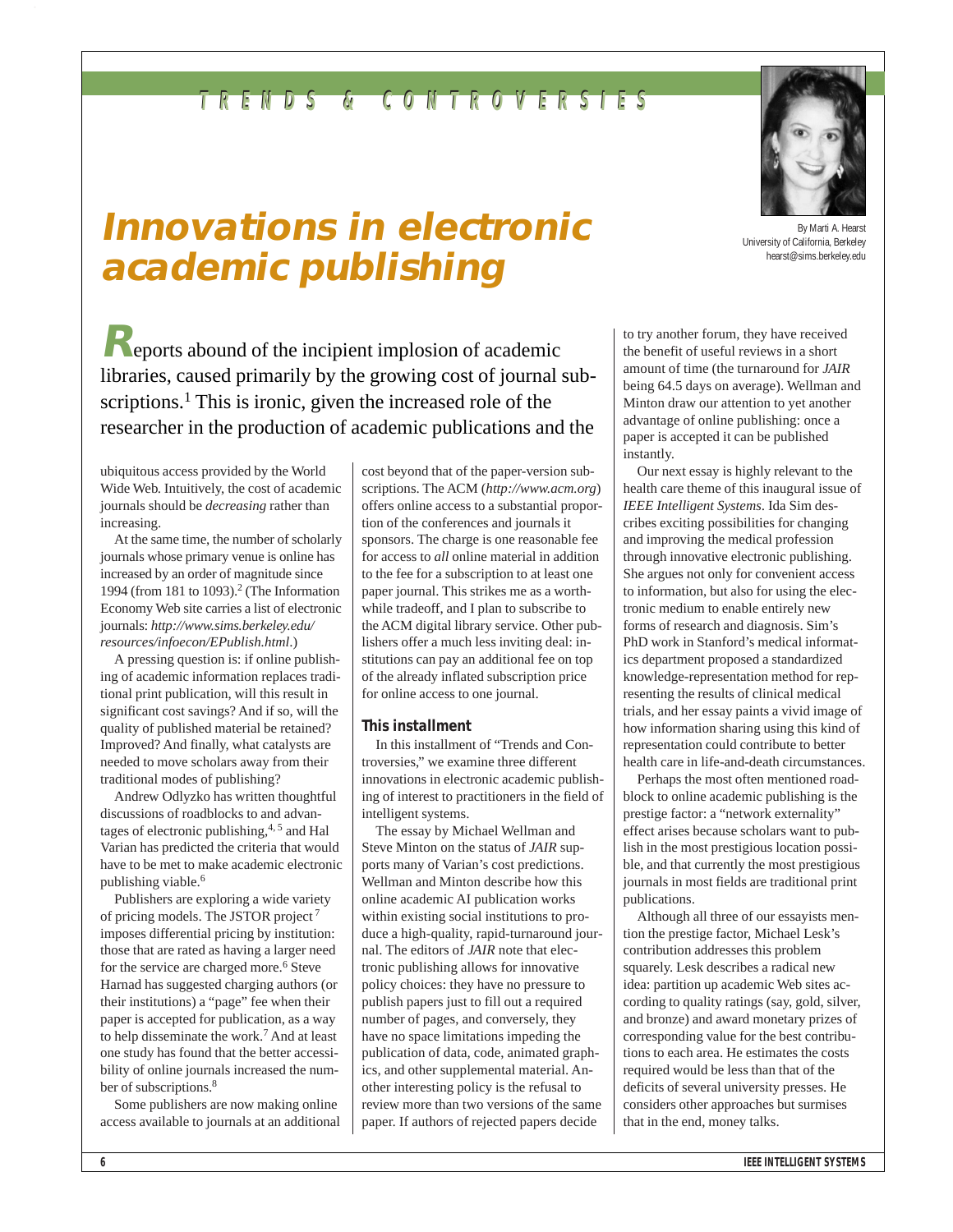### **Doing our bit**

It seems to me devices like these can help lead to faster access for less cost, but that individual members of the scholarly community can also take steps of their own. For example, scholars can encourage nontraditional measures of impact,<sup>9</sup> and can think twice before publishing articles in expensive journals or accepting offers to join editorial boards of new journals that do no provide inexpensive online acces.

As my own small gesture, I have persuaded the editors of this publication to make the full text of the "Trends and Controversies" column available online, free of charge. This can act as a testbed for the IEEE Computer Society; perhaps providing certain parts of the magazine for free can increase revenues overall. (Earlier issues of this magazine were freely accessible online. I placed two articles from a T&C column edited by Craig Knoblock into a collection of papers for one of my courses. If I had had to go to the library to get a oneday-only loan of the magazine, I probably would not have used the articles in my reader, and the publisher would have lost the revenue and exposure that the online version made possible.)

You can do your part to help break the online academic publishing logjam by visiting the site at *http://www.computer.org/ intelligent.*

*—Marti Hearst*

## **References**

- 1. R.M. Berdahl, "Rising Costs are Challenges for Library," *The Berkeleyan*, Jan. 14, 1998; http://www.urel.berkeley.edu/urel\_1/ CampusNews/berkeleyan/01-14-98/library. html.
- 2. P.F. McEldowney, "Scholarly Electronic Journals, Trends and Academic Attitudes: A Research Proposal," masters project, Dept. of Library and Information Studies, Univ. of North Carolina, Greensboro, N.C., 1995; http://poe.acc.virginia.edu/~pm9k/libsci/ejs. html).
- 3. M. Odlyzko, "The Economics of Electronic Journals," *First Monday,* Vol. 2, No. 8, Aug., 1997; http://www.firstmonday.dk/.
- 4. M. Odlyzko, "On the Road to Electronic Publishing," *Euromath Bull.*, Vol. 2, No. 1, 1996, pp. 49–60; http://www.research.att. com/~amo/doc/eworld.html.
- 5. H.R. Varian, "The Future of Electronic Journals," *Scholarly Communication and*



**Michael P. Wellman** is an associate professor in the University of Michigan's Department of Electrical Engineering and Computer Science and also a member of its AI Lab. His research interests include decision theory, planning, knowledge representation, economics, probabilistic reasoning, electronic commerce, and distributed decision-making. He received an SB and an SM in computer science and a PhD in AI, all from MIT. He is the Executive Editor of the *Journal of Artificial Intelligence Research* and a member of the American Association for AI, the American Economic Association, the Association for Computing Machinery, and Informs. Contact him at the AI Laboratory, University of Michigan, 1101 Beal Ave., Ann Arbor, MI 48109-2110; wellman@umich.edu; http://ai.eecs.umich.edu/people/wellman/.





Institute and a research associate professor in the USC Computer Science Department. His research interests focus on machine learning, planning, scheduling, constraint-based reasoning, and program synthesis. He received a PhD in computer science from Carnegie Mellon University and a BA in psychology from Yale. He was the founder and first executive editor of the *Journal of Artificial Intelligence Research*. He is on the executive council of the AAAI and a member of the ACM. Contact him at the Information Sciences Inst., Univ. of Southern California, 4676 Admiralty Way, Marina del Rey, CA 90292; minton@isi.edu; http://www.isi.edu/sims/minton/homepage.html.

**Steve Minton** is a senior computer scientist at USC's Information Sciences

**Ida Sim** is an assistant professor in the Department of Medicine of the University of California at San Francisco. Her research interests are medical informatics, evidence-based medicine, knowledge representation, medical publishing, computer-based reasoning, clinical trials, and meta-analysis. She received a BS in biological sciences from Stanford University and an MD and a PhD in medical informatics from the Stanford Univ. School of Medicine. She belongs to the American Medical Informatics Association, the American College of Physicians, the Society for Medical Decision Making, and the American Association for the Advancement of Science. Contact her at the Dept. of Medicine, Univ. of California, San Francisco, 400 Parnassus Ave., A-405, San Francisco, CA 94143-0320; sim@medicine.ucsf.edu; http://www.dgim.ucsf.edu/People/Sim-profile.html.



**Michael Lesk** heads the Division of Information and Intelligent Systems at the National Science Foundation and is a visiting professor at University College London's Department of Computer Science. In the 1970s, he worked in the original group that developed Unix; he wrote Unix tools for word processing (tbl, refer), compiling (lex), and networking (uucp). He received a PhD in chemical physics from Harvard. He recently wrote *Practical Digital Libraries: Books, Bytes, and Bucks* (Morgan Kaufmann, 1997). He received the Flame award for lifetime achievement from Usenix and is a fellow of the ACM. Contact him at NSF, 4201 Wilson Blvd., Arlington, VA 22230; lesk@acm.org; http://www.lesk.com.

*Technology Conf.*, 1997; http://www.sims. berkeley.edu/~hal/Papers/publish.html.

- 6. K.M. Guthrie, "JSTOR: From Project to Independent Organization," *D-Lib Magazine*, July/Aug. 1997; http://www. dlib.org/dlib/july97/07guthrie.html.
- 7. S. Harnad, "The Paper House of Cards (and Why It's Taking So Long to Collapse," *Ariadne (The Web Version),* Vol. 8, Mar. 1997; http://www.ariadne.ac.uk/issue8/harnad/ intro.html.
- 8. W.G. Regier, "EPIC: Electronic Publishing is Cheaper," *Conf. Scholarly Communication and Technology*, Emory University, Apr. 1997; http://www.arl.org/scomm/ scat/regier.html.
- 9. J. Ullman, "Research Publication Modes Need to Be Reengineered," http://www-db. stanford.edu/~ullman/pub/nopaper.html.

## **JAIR: an electronic journal by and for the AI research community**

*Michael P. Wellman, University of Michigan, and Steve Minton, USC/ISI*

Progress in AI—as in any field of research—is marked by discrete reports of research results by individuals or teams, building on and relating to previously reported results of others. The accumulated record of these reports constitutes the field's literature, which is integral to continuing academic research in the discipline, as well as to communication of the field's contributions to other disciplines and to society at large.

Because of the research community's centrality, over time it has developed a comprehensive system for building and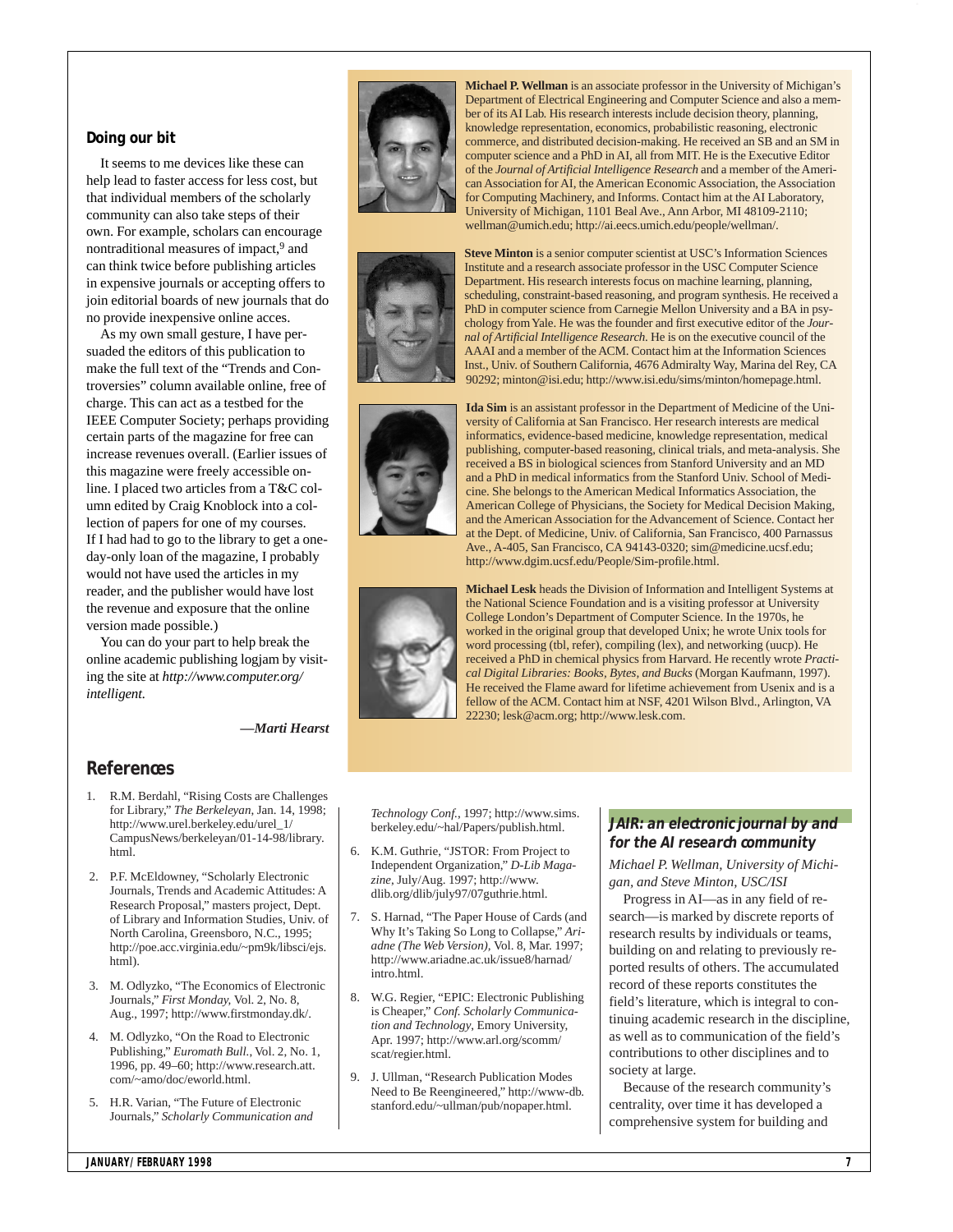maintaining academic literatures. Many types of institutions participate in this system, including research organizations, professional societies, publishers, libraries, and universities. Together, these entities perform all the functions of publication authoring, reviewing, distributing, archiving, organizing, and the like. The roles of this system's players have evolved into what was until recently a relatively stable configuration, where the mapping of activities to institutions was fairly clear-cut.

On occasion, technological innovation has altered the mapping between players and activities. For example, the proliferation of TeX and similar tools shifted much of the typesetting function from publishers to authors. Such shifts inevitably result from dramatic changes in the relative productivity of the respective players performing these activities.

By now, we can all agree that the Internet's advent is even more dramatically changing the shape of publishing and communication of all kinds (see Figure 1). This change manifests itself in an accelerated shift of functions among existing players authors distributing their own literature via the Web, for instance—as well as the introduction of new players and new functions. For example, despite their broad scope, Web search engines—developed by institutions outside the conventional academic publication process—provide an important service for exploring academic literatures, and new electronic archives supported by institutions other than traditional libraries represent another new service and new kind of player.

Electronic journals play various roles for institutions and publication services. Many are simply online versions of existing publications, making them an expansion of services (often quite valuable) by existing players. Some new journals are primarily electronic, yet produced by existing commercial or society publishers. Yet others represent new entities—typically ad hoc formations within communities of academic researchers—brought into existence expressly to support an online academic journal.

### **JAIR**

The *Journal of Artificial Intelligence Research* is an instance of this last type (see *http://www.jair.org/*). *JAIR* is published by the AI Access Foundation, a nonprofit body

organized solely to produce the journal. Conceived in 1992 and publishing continuously since 1993, *JAIR* was one of the first serious academic electronic journals. Although quantifying success is difficult, we believe that most AI practitioners would say that *JAIR* has exceeded optimistic expectations, attracting a steady stream of highquality submissions and distributing the best of these to the research community in a convenient manner, without fees. A recent survey of *JAIR* authors (admittedly, a biased sample) revealed a high degree of satisfaction with the *JAIR* process.

Perhaps even more difficult than evaluating the journal's performance is identifying the factors behind it. Nevertheless, we believe that the following characteristics have been instrumental in *JAIR*'s success. Some reflect the journal's core values; others express design decisions at its founding;

**From its earliest days, JAIR received wide support in the AI research community, probably due mostly to the ideal of a free-access journal and excitement about the potential of electronic publication.**

and still others reflect fortunate coincidences.

*Free access. JAIR* articles are available online, free of charge. *JAIR* readers need no subscriptions, or accounts of any kind. Our aim is to eliminate all possible barriers to the dissemination of AI research deemed of sufficient quality by our editorial process. Of course, all editorial and reviewing labor—the major real cost of operating any journal process—is donated by individuals in the research community. We find it easier to obtain their services (an increasingly scarce commodity) because the journal is freely accessible.

We have been able to operate without fees by keeping our expenses extremely low. As Hal Varian ("The Future of Electronic Journals," *http://www.sims.berkeley. edu/~hal/Papers/publish.html*) and others have pointed out, electronic publications

can avoid many of the costs associated with journals distributed and operated via paper media. Indeed, *JAIR* has achieved most of the cost reductions envisioned by observers. Distribution is handled by Web and FTP servers donated by our host institutions. These installations already support many servers and high-bandwidth connections, so the incremental cost is not prohibitive. We conduct the editorial process entirely via Web forms and e-mail, saving much administrative time (also donated by our host institutions) and completely eliminating postage. Our reviewing community—primarily computer scientists—naturally tends to be e-mail/FTP/postscript savvy, which contributes substantially to our process's efficiency.

*Resemblance to conventional journals.* A *JAIR* article looks exactly like a reprint from a conventional journal. The standard *JAIR* format is typical, and pages are numbered consecutively in a volume. Authors cite a *JAIR* article as they would an article from a paper journal. This approach has helped to overcome potential hesitation on the part of contributors concerned that their work would not be accorded the academic credit due standard articles.

*Hardcopy volumes.* Each *JAIR* volume is published in hardcopy by Morgan Kaufmann Publishers (*http://www.mkp.com/*). The existence of the hardcopy also relieves concern about the persistence of the journal (more an issue in the very earliest days than now), and provides further confidence with respect to archiving. Because most *JAIR* readers find it convenient to access the journal online, few request that their libraries purchase the hardcopy—although, given its low cost relative to most journals, many institutions would probably benefit from the hardcopy volume.

*Community support*. From its earliest days, *JAIR* received wide support in the AI research community, probably due mostly to the ideal of a free-access journal and excitement about the potential of electronic publication. Consequently, *JAIR*'s editors and editorial board include some of the most prominent and respected members of the community, which was pivotal in establishing its credibility. To preserve vitality, we periodically rotate the editorial positions, and we continue to benefit from the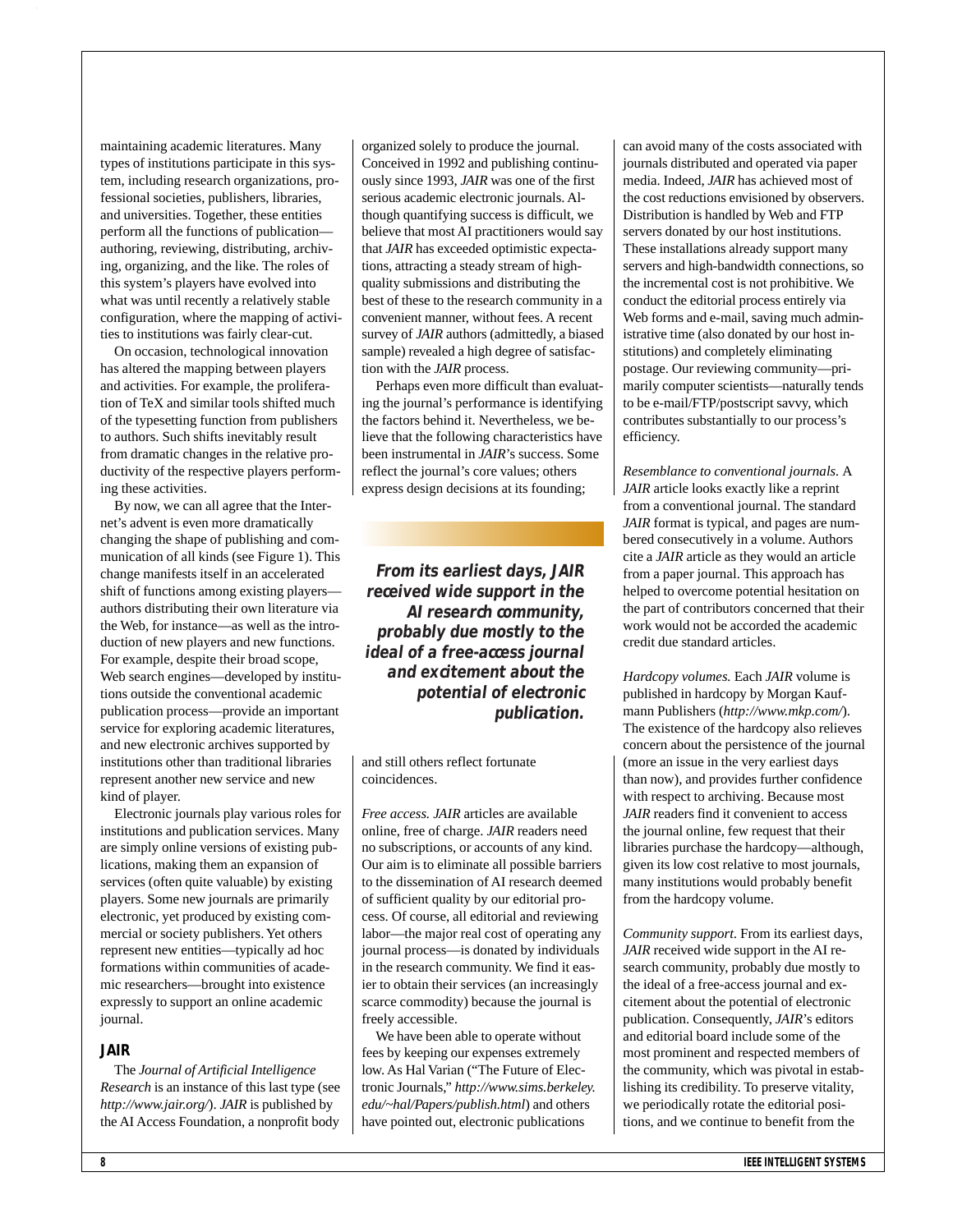substantial participation of leading AI researchers (*http://www.jair.org/ masthead.html*).

*Rigorous standards.* As spelled out in our editorial charter, *JAIR* strives to maintain the highest standards in quality research reporting. As a startup electronic journal, we were initially concerned that authors might assume relaxed standards, leading to either reluctance to submit their best work or willingness to submit subpar work, especially given the low cost of entry. Happily, neither seems to have happened, although we remain determined to maintain and improve the journal's reputation. Our publication process means that we have no issues to fill, no page targets to meet, and hence no pressure to accept articles we cannot enthusiastically recommend. Also, by avoiding dragging out the process over months and years, we are not compelled to accept articles out of implied obligation.

*Rapid turnaround.* One of *JAIR*'s major goals has been to reduce the time to publication. The long delays in reviewing and publication in many journals can significantly impede the communication of important research results. In most cases, we have cut the time from submission to an accept or reject decision to nine weeks or less. (In 1997, our median time from acknowledgment to decision was 64.5 days, a slight increase from previous years.) Conducting the entire process electronically and employing effective semiautomated tracking facilities saves considerable time. Perhaps more important, we have succeeded in establishing a new norm. Because referees now understand that we are a rapid-turnaround journal, they take the deadlines they agree to more seriously than they might otherwise (we never send papers to reviewers without prior consent). In fact, over 80% of our reviews arrive within a couple of weeks of their deadlines.

Our policy of reviewing at most two submissions of the same paper also reduces turnaround time. If an editor is not convinced by the second attempt, perhaps the author is better off trying another forum (presumably not a great deal of time was lost, and the authors benefitted from useful reviews anyway). And, of course, once we finally accept a paper, publication is immediate—there is no waiting for press runs,



Figure1. Technological change leads to shifting boundaries between the roles of participating institutions in the academic publishing process. In the highly dynamic current environment schematically suggested by this diagram, institutions are "floating" among many potential roles.

buffers, or synchronizations with other articles for an issue.

*Potential of electronic publication.* The electronic medium lets us stretch the concept of "article" to include many features not feasible in paper journals. Hypertext links, online appendices (containing code or data, for example), and multimedia enhancements (for demonstrations) have all appeared in *JAIR* articles. The *JAIR* site offers full-text search, automated keyword extraction, and other experimental visualization facilities. However, we believe that the potential remains largely unrealized, as authoring tools and other techniques that would exploit the possibilities are still in their infancy. *JAIR* is committed to engaging in occasional experimentation on innovative electronic features and to supporting techniques that will inevitably emerge through the thriving parallel exploration of the electronic publishing community.

#### **JAIR's future**

Some observers have remarked on electronic publishing's potential for dramatically reshaping academic communication. For example, the new medium offers several alternatives to the conventional reviewing process. In our own field, the *Electronic Transactions on AI* (*ETAI*—*http:// www.ida.liu.se/ext/etai/*) is an ambitious effort, led by Erik Sandewall, to restructure the standard cycle by instituting such innovative features as public comment before review. We find this kind of experiment very exciting and believe that process variations that capitalize on the electronic medium to gather evaluations can ultimately substantially improve research communication.

The *JAIR* approach represents one model for community-supported electronic academic publishing, with a five-year track record. However, the electronic publishing environment is highly dynamic; we would be surprised if the model that works today is the ideal one for tomorrow. As Judith Axler Turner, the editor of the *Journal of Electronic Publishing* (*http://www.press. umich.edu:80/jep/*), pointed out recently, pervasive uncertainty renders production of electronic journals a relatively spontaneous affair.1 Thus, we continue to watch our peers and look for opportunities—consistent with the core values of access and quality standards—to deliver higher levels of service to our authors and readers.

## **Reference**

1. J.A. Turner, "Mickey, Judy, Colin, and Me," *First Monday,* Vol. 3, No. 1, Jan. 5, 1998; http://www.firstmonday.dk/issues/issue3\_1/ turner/.

## **Acknowledgments**

*JAIR* is the product of the dedicated efforts of many individuals, particularly the associate editors and board members. We would like to single out the contributions of Peter Turney, who developed *JAIR*'s core search and keyword features, and Jon Doyle, who enhanced our online presence in several ways. General opinions expressed about electronic publishing are those of the authors and do not represent official *JAIR* policies.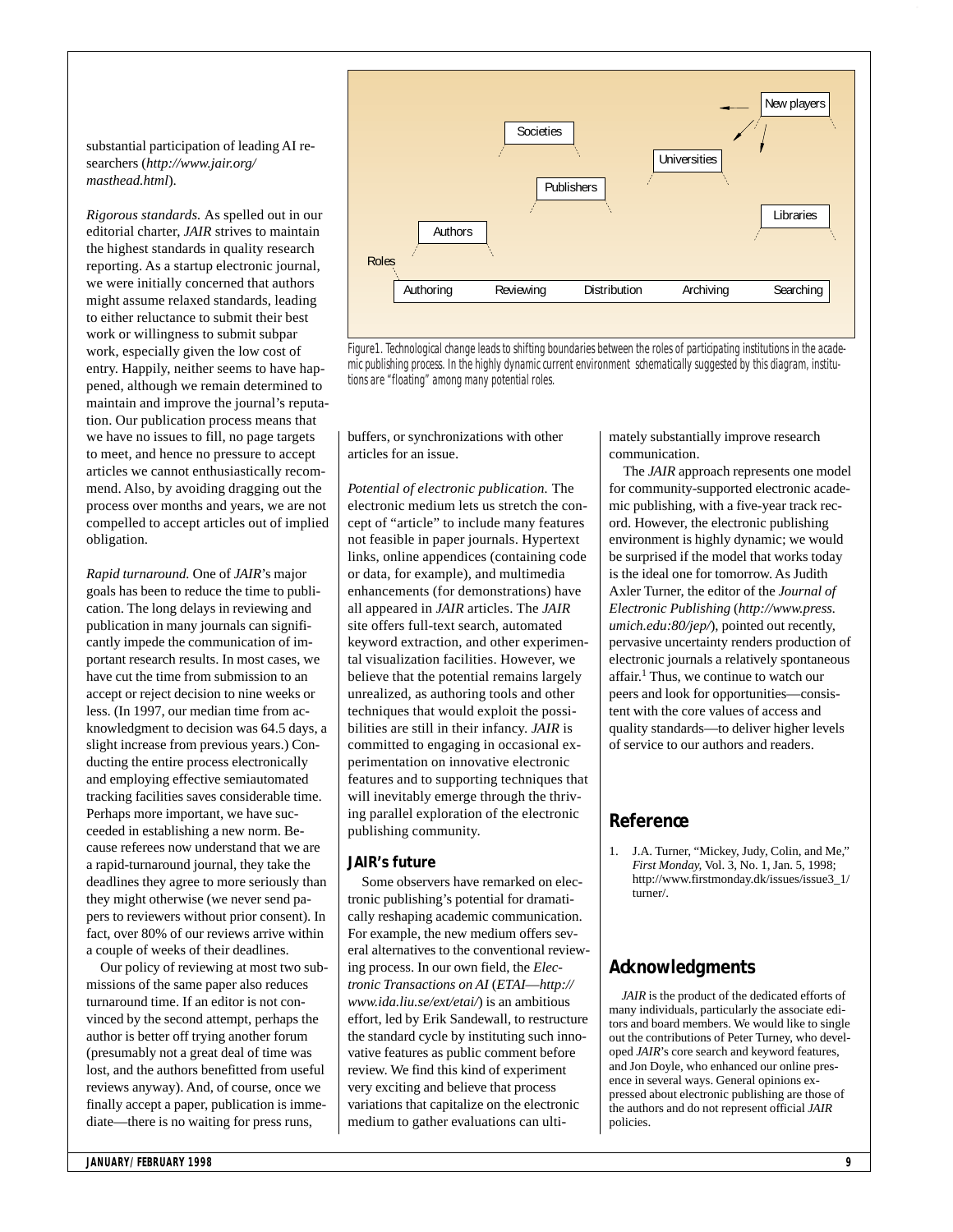## **Medical publishing meets AI**

*Ida Sim, University of California, San Francisco*

You have died suddenly. In a drama befitting the best of television's ER, your doctors have restored your heart to its lifesustaining rhythm. For now, you are safe, but you are prone to dying suddenly again. Your doctors know of several new drugs that might keep you from suffering another fatal heart-rhythm abnormality. One drug, called amiodarone, has been tested in over 10 randomized, controlled trials. Together, these trials yield the best evidence on how well amiodarone works. Your doctors search the clinical literature to see if you should receive amiodarone. Will they find all the trials? Will the articles be in the library? Will the articles describe the trials completely and accurately? Will your doctors be able to properly synthesize the evidence from all the trials?

Every day, doctors try to practice evidence-based medicine: medical care that is based on the current best scientific evidence. Because academic medical journals are the primary vehicles for reporting new scientific evidence, the clinical literature is the foundation for the practice of evidence-based medicine. The evidence that is published in medical journals can truly be a matter of life, death, and everything in between: An electronic search that fails to identify the largest, most influential study on the efficacy of amiodarone may have far graver consequences for you than those of all your lifetime AltaVista searches combined.

Does the clinical literature effectively convey the evidence from medical research to the clinician? How might the clinical literature change with electronic publication, and will these changes help or hinder patient care? The short answer is that the clinical literature as it now stands does not satisfy the needs of its readers, and that electronic publication alone will not completely solve this problem. We need to augment electronic text publication with knowledge-base technologies for a complete solution.

## **The clinical literature is suboptimal**

Scientific evidence can bear on a clinical decision in three ways, but the evidence is often so voluminous that frontline doctors cannot even determine which of the following scenarios apply, let alone what the evidence says.

- *Good studies, easy answer*: In the ideal evidence-based-medicine scenario, well-conducted studies consistently show the superiority, or inferiority, of one therapy over another. Randomized trials, which randomly assign patients to their treatments, are generally the best studies because they are less subject to experimental bias.
- *Reasonably good studies, but interpretation requires advanced methodology*: In a more complicated but common scenario, a mix of higher- and lowerquality studies offer equivocal support for any one course of action. Reasonable specialists might interpret the evidence differently, and the interpretation requires both clinical and biostatistical expertise.
- *Lower-quality studies, offering little*

## **An electronic search that fails to return to your doctors the largest, most influential study is a search whose consequences might be far graver than those of all your lifetime AltaVista searches combined.**

*useful information*: Less than 50% of clinical practice is supported by even modest scientific evidence. The majority of clinical practice has either not been studied at all, or has been studied with few or poor quality experiments.

As these scenarios imply, using the clinical literature is not simply a matter of retrieving the "right" article and doing what it says. Evidence from multiple studies must be carefully and properly synthesized. This time- and labor-intensive task is performed by *evidence synthesizers,* who generate systematic reviews of the evidence that frontline practitioners then read and apply to their patients.

Medical research should therefore be reported in such a way that the needs of evidence synthesizers are met. Unfortunately,

this is far from the case. Inconsistent indexing of articles results in electronic searches with poor recall and precision. Studies with negative results are disproportionately absent from the literature, thus introducing bias into evidence summaries. Study reports are sometimes incomplete, inaccurate, and unclear. Some studies have serious design flaws that preclude use of their evidence. The definition and reporting of treatments and outcomes are not standardized, and this makes it difficult to synthesize the evidence. The overall result is an inefficient transfer of precious scientific evidence from the research world to the clinic.

## **Improving form, content, and medium**

At the Third International Congress on Biomedical Peer Review and Global Communications last September, editors of major medical journals explored the ramifications of electronic publication (*http:// www. ama-assn.org/public/peer/peerhome.htm*). An underlying assumption of the discussion was that the form and content of the articles will remain as they are now. But finding suboptimal articles more quickly, accurately, or cheaply is only a partial improvement. Simply publishing articles in bytes rather than on paper will not repair the clinical literature's most critical deficiencies.

The clinical literature is too often wrong for everyone because it attempts to serve too many audiences simultaneously with short, single-format, text-based articles. Why don't we publish new knowledge as both prose discussions *and* as entries into knowledge bases? Knowledge that is fairly standardized will be amenable to such dual publishing, which has been called *electronic data publishing*. <sup>1</sup> For example, the journal *Science* recently published the entire genome of the bacterium *E. coli* as two components:

- an article describing the sequencing work and its implications,<sup>2</sup> and
- a set of entries into GenBank, a genomic-sequence database administered by the National Center for Biotechnology Information.

Because GenBank represents genomicsequence information in a way that is generally accepted by the scientific community, researchers now publish most of their new sequencing data as GenBank entries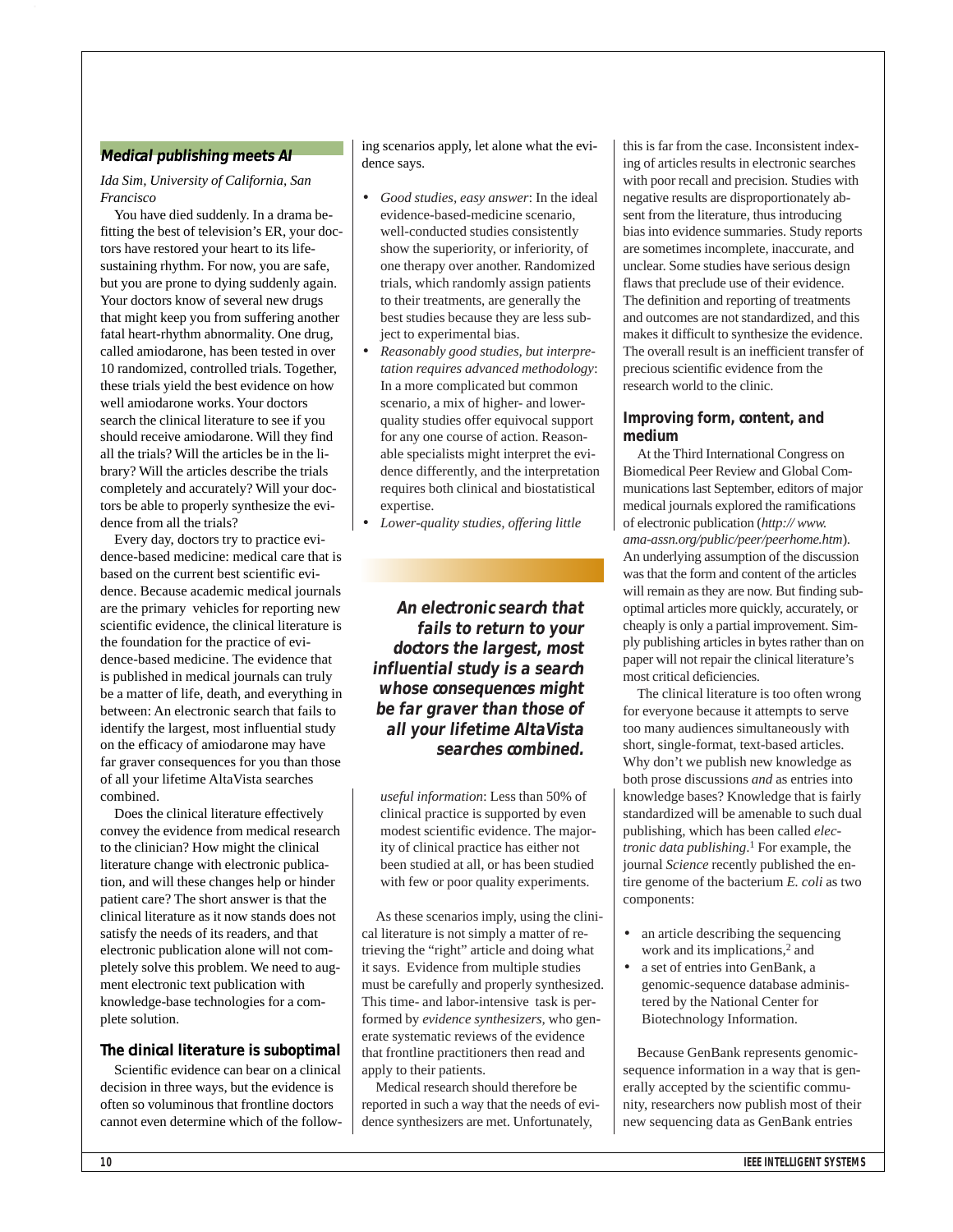in conjunction with a journal article.

Randomized trials are also excellent candidates for electronic data publishing, because their structure is also highly standardized. Medical journals can publish randomized clinical trials in prose articles and also as instances in randomized-trial knowledge bases, or *trial banks*. 3 Just as in the electronic data publication of genomic sequences, journals can require prospective authors to submit for editorial review both a prose manuscript and a trial-bank entry. Authors can use Webbased authoring tools to submit accurate, complete, and standardized trial-bank entries. Accepted manuscripts can be published with a reference or a hyperlink to their corresponding

trial-bank entries. Trial banks worldwide will interoperate so as to support comprehensive evidence synthesis.

What will publishing into interoperating trial banks allow us to do that we cannot with electronic publication of text alone? First, trial-bank-authoring software can help improve the quality of trial reporting. Also, we will be building knowledge bases of valuable medical evidence, knowlege bases that are designed specifically to support evidence-synthesis, and to support computer-based approaches to accessing and reasoning about that evidence. Nearly 9,000 randomized trials were indexed in the electronic bibliography Medline in 1996 alone; the availability of shared trial banks will markedly reduce the costs of building and maintaining expert and information systems that require up-to-date information on randomized trials. Furthermore, if trial banks are instantiated with a controlled medical vocabulary, search engines can exploit the trial-bank and vocabulary semantics to achieve more accurate retrieval. Finally, electronic searches of trials will be more comprehensive if trial banks interoperate worldwide, especially if the trial banks report on both planned and completed trials. Accurate and comprehensive searching is a prerequisite for proper evidence synthesis.

In contrast, if we published medical research only as electronic text, we would



remain subject to all the existing content problems of the literature. Also, we would miss the opportunity to leverage the resources of academic medical publishing to build sharable, standardized, up-to-date, self-sustaining knowledge bases of a key source of medical knowledge. In short, trial-bank publishing can lead to a foundation for medical expert systems that neither paper-based nor electronic text publishing can.

## **Knowledge technologies and scientific publishing**

Trial-bank interoperation is where medical publishing meets artificial intelligence. To interoperate, trial banks must share a common ontology (or a common class definition) of the randomized-trial domain. I have defined an initial randomized-trial ontology for trial-bank interoperation in the Ocelot knowledge-representation system, a system that is compatible with the Generic Frame Protocol.4 GFP is the forerunner of Open Knowledge Base Connectivity, the initial standard application programming interface for integrating knowledge systems developed under the DARPA-funded High Performance Knowledge Base intiative (*http://www.teknowledge.com:80/HPKB/*).

Scientific publishing can thus be a new demonstration area for knowledge-sharing technologies. Given the massive amount of information generated in domains such as

randomized trials and genomic sequencing, scientific work increasingly requires that this information be directly accessible for electronic computation. This real-world need for the knowledge representation and sharing of complex domains can anchor more theoretical work. If we hope to field new knowledge-base technologies in scientific publishing, however, we must design those technologies to be compatible with the social and economic realities of scientific publishing.

## **Dollars, stakeholders, and the promises of trialbank publishing**

The reality of medical publishing is that many medical editors are unfamiliar with computing, let alone artificial intelligence, technologies. Scholarly medical publishing is also subject to the interests of myriad stakeholders: publishers try to differentiate their journals so as to increase circulation and profits; editors are concerned about increasing their journal's quality, circulation, and reputation; authors seek academic credit and fairness, and want as little hassle as possible; clinician readers want information that is relevant, useful, conveniently accessible, cheap, and trustworthy. To successfully implement trial-bank publishing, we must ensure that our technical solutions fit in with the prevailing legal, social, and economic undercurrents, all of which are in increasing flux. Even if only text-based electronic publishing occurs, the power structure and economics of medical publishing are poised for significant change. With trial-bank publishing, even more uncertainties abound.

One of the primary uncertainties about electronic and trial-bank publication is its business model. Will publishers themselves administer trial banks, or will government, professional, or nonprofit organizations? Will journals contract with independent companies for trial-bank services? How will readers and information systems be billed for accessing text articles and trialbank entries? My guess is that an assort-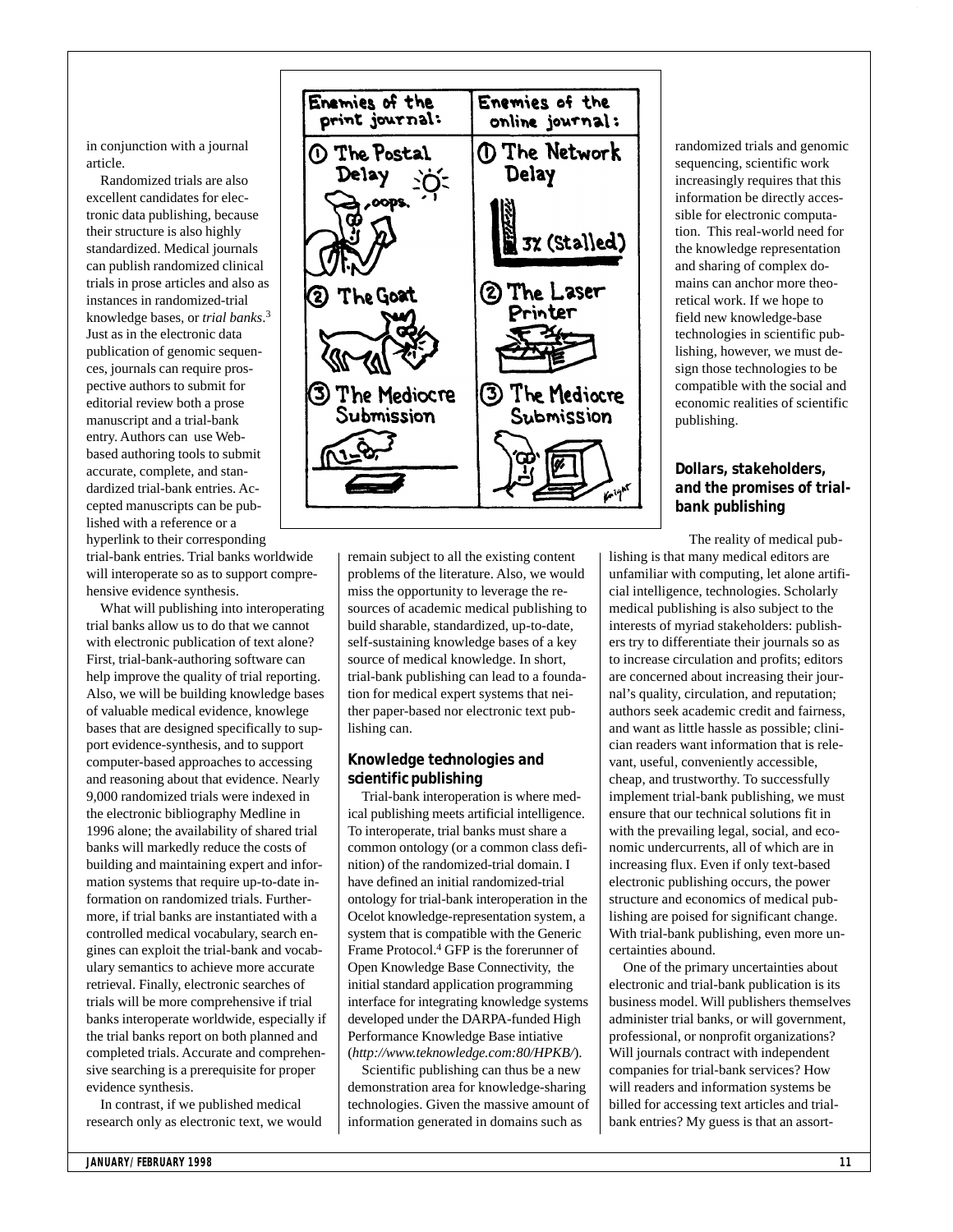ment of organizations will own and operate trial banks (thus making their interoperation even more vital). As for the out-ofpocket costs to the reader, we can only speculate. When our healthcare system finally competes on the quality rather than the cost of care, access to scientific evidence will be at a premium. Indeed, it might be health plans rather than libraries that will be the major future subscribers to electronic medical journals and to trial banks. Cost shifting in medicine is so pervasive and complex that the resulting prices for individual readers to access the clinical literature are hard to predict.

Of great importance in the prospects for trial-bank publishing is the role of academia in scholarly publishing, because it is academic physicians who generate much of the knowledge we need for evidence-based medicine. In medical academia, publication in respected medical journals is the coin of the realm for success and promotion. Given medical academia's conservativeness, the traditional journals will be vetting academic quality for a while yet. The major medical journals will therefore play critical roles in leading the implementation of new modes of publishing. The challenge will be to introduce the tools and techniques of knowledge base technologies to those in academic medical publishing, and to ensure that the resulting knowledge bases all interoperate. The reasons for taking on these challenges are clear: evidence from medical research is far too valuable for it to be lost in mounds of paper or gigabytes of text files. After all, lives truly can hang in the balance of the newest research evidence.

## **References**

- 1. M.J. Cinkosky et al., "Electronic Data Publishing and GenBank," *Science,* Vol. 252, No. 5010, 1991, pp. 1273–1277.
- 2. F.R. Blattner, "The Complete Genome Sequency of Escherichia coli K-12," *Science*, Vol. 277, No. 5331, 1997, pp. 1453–1474.
- 3. I. Sim, *Trial Banks: An Informatics Foundation for Evidence-Based Medicine*, PhD dissertation, Stanford Univ., Palo Alto, Calif., 1997.
- 4. P.D. Karp, K. Myers, and T. Gruber, "The Generic Frame Protocol," in *Int'l Joint Conf. AI*, Morgan Kaufmann, San Francisco, 1995, pp. 768–774.

## **How can we get high-quality electronic journals?**

*Michael Lesk, National Science Foundation* In 1993, Sir Peter Swinnerton-Dyer told an audience of British publishers and librarians that the United Kingdom's university system simply had no money to pay the journal price increases coming the next year. Speaking for the UK's funding agency for higher education, he gave them a choice: work with us to do something cheaper and better, or we will do something cheaper and worse.

Today, we use printing technology that is spectacularly efficient at turning out a million copies of a daily newspaper to print a tiny number of books or journal issues. Neither libraries nor publishers can afford the result.

For example, university presses now find that libraries will only buy about 250 to 300 copies of a typical scholarly mono-

**Once a university had a high-prestige section wellestablished, with proper attention from tenure committees, people would still submit to it even if the prize were eliminated.**

graph. To publish such quantities and still make money is no longer practical. Few if any university presses can break even, and yet there is increasing pressure from faculty members to publish their books. Despite the losses, university presses continue to publish books in increasing numbers (from 3,338 in 1975 to 4,601 in 1986 and 7,818 in 1994), adding to the pressure on libraries.

The situation in journals is no better. Serials prices rise steadily, with a 10.6% jump predicted for 1998 and the 1986- 1996 period seeing a 147% increase. Every library is shedding subscriptions, dropping expensive journals and reducing monograph purchases. Fred Friend, the Librarian of University College London, claims "If I had a pound for every time I have written or said something about the

journal price rise problem, I would be so rich I could afford to buy quite a few journals!"<sup>1</sup>

Andy Odlyzko points out that Association of Research Libraries' statistics show the typical academic library spending about \$12,000 per full-time faculty member per year.<sup>2</sup> I suspect that if the faculty had this money, they wouldn't spend it all on the library. Everyone is tempted by the thought of simply putting the papers online, which would provide instant worldwide access and would seem to cost a lot less. Yet authors don't seem to want this.

## **Why so little movement?**

Why don't people put their best papers in online journals? We've had several years now of people such Odlyzko and Steve Harnard pointing out how much money academia would save if scholars just posted their papers on the Web.3 We've also had years of universities trying to deal with the financial support needed by libraries and university presses, as detailed by Anthony Cummings.4Yet scholarly journals continue to appear from a range of publishers, from those who have only one journal right up to giants such as Reed Elsevier Walters Kluwer—and libraries continue to buy them.

In studying the authors of scientific papers a few years ago, the Royal Society's Pam Waddell found that they did not wish to put their best papers into online journals.5 They feared that they would not get adequate credit for such papers. Similarly, Mauri Collins and Zane Berge, surveying readers of an electronic journal, found that even they viewed academic administrators as less likely to give credit for electronic publication.6 The fraction of their respondents who said either "an author receives *somewhat less*" or "an author receives *no*" [credit for online publications] was almost double the fraction who said an author receives as much credit for online publication as for print.

So, as we have known for a long time, unless the university reward system can be changed to encourage electronic publishing, people will continue to need paper copies of their work for review and tenure. What can be done to change the way faculty behave?

Peter Kirstein suggested to me that University College London was considering dividing its Web space into an official area,